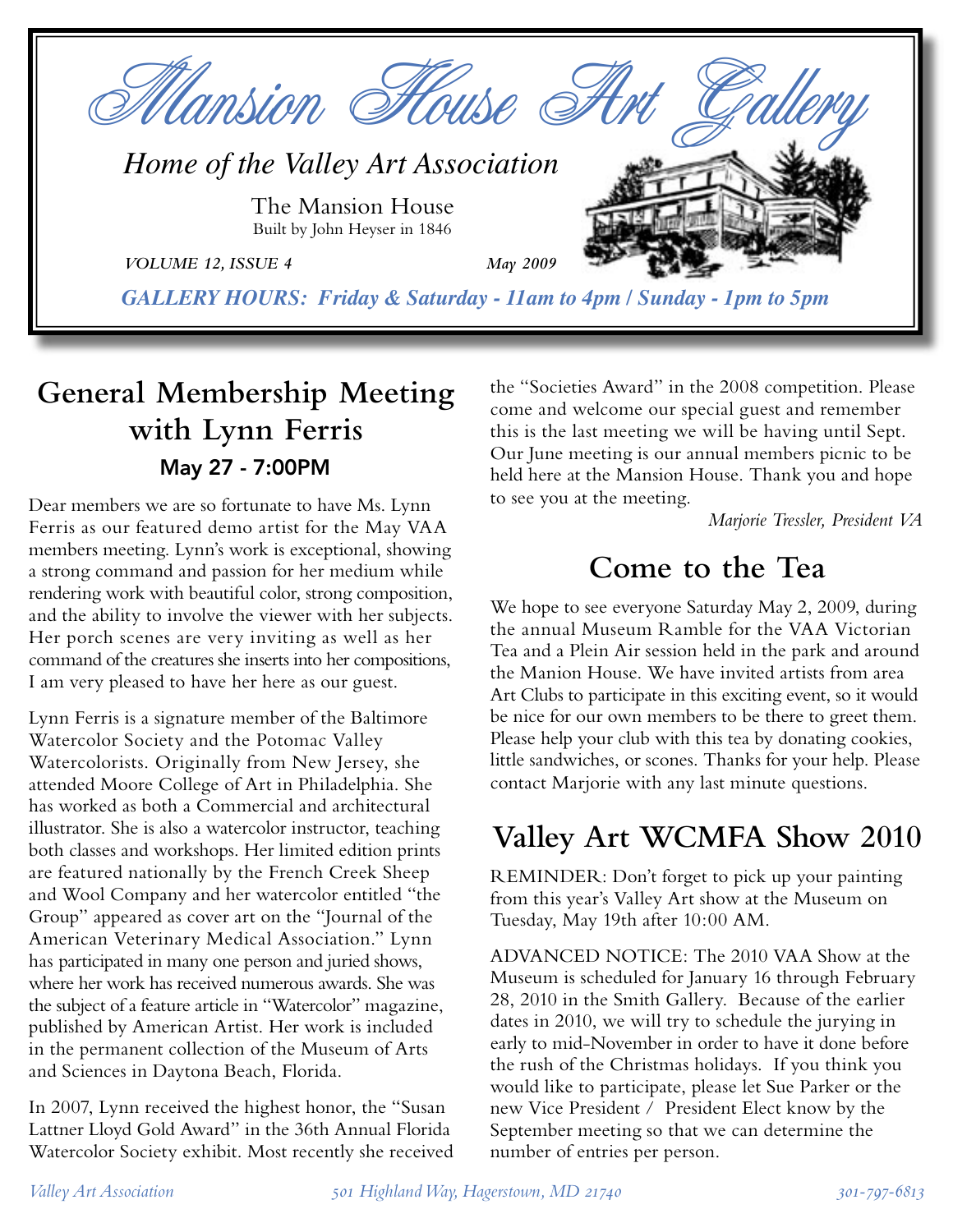## **Shows**

### **NORTH GALLERY SHOWS**

- Trudy Coody Exhibit "Travel & Still Life" MAY 1-MAY 31. Description????? Reception?????.
- All Member "Miniature Show" and the All Member "Summer Show"- JUNE 5-JUNE 26.

#### **ADDITIONAL AREA SHOWS**

Art in the Hallways at the Washington County Hospital

• MAY Artist of the Month - **Audrey Mentzer**.

- JUNE Artist of the Month **Linda Pedersen**.
- JULY Artist of the Month **Dennis Clarke**.

Questions on Art in the Hallways should be directed to Lucy Ecker at: 301-733-5320 or a1nanaecker@aol.com.

#### Chambersburg Hospital Artist of the Month

- MAY Artist of the Month **Marg Ford**.
- JUNE Artist of the Month **Dorothy Yoh**.
- JULY Artist of the Month **Cindy Haden**.

### **Classes and Workshops**

WCMFA Offers Art Classes - The Washington County Museum of Fine Arts is offering a variety of art classes. Registration is required for all classes:

• Acrylic Landscape Painting: with Kent Roberts Tuesday 2:30 - 5:00 PM June 2 - June 16

• Watercolor in the Park & Garden with Bob Wantz

 Tuesday-Friday 9:00 AM - 1:00 PM June 9 - June 12

• Working from Photographs with Ski Holm

> Tuesday-Friday 6:30 - 8:30 PM June 9 - June 12

• Sketching in the Garden & Galleries with Mike Gouker

> Tuesday-Friday 9:00 AM - 12:00 PM June 23 - June 26

The following children's classes will be offered: • Art for Toddlers: Birds, Flowers & Gardens (2-3) with Liz Hackney

 Tuesday-Friday 10:00 - 11:00 AM June 2 - June 5 • Young at Art: Cool Collage (4-6)

#### with Anthony Messano

Tuesday-Friday 9:30 - 10:30 AM June 16 - June 19

• Art Adventures: Primitive Cave Paintings (6-8) with Anthony Messano

Tuesday-Friday 11:00 AM - 12:30 PM June 16 - June 19

• Museum Arts Academy: Painting (8-12) with Audrey Hammond & Amy Sullivan

Monday-Friday 9:00 AM - 4:00 PM

June 22 - June 26

• Museum Arts Academy: Sculpture & 3-D

(8-12) Audrey Hammond & Amy Sullivan

Monday-Friday 9:00 AM - 4:00 PM June 29 - July 3

For more information on fees, dates and times, call the Museum at 301-739-5727. For the hearing impaired, call our TDD at 301-739-5764. Registration can be made via our secure web site at www.wcmfa.org.

### PRIVATE OIL PAINTING LESSONS with Marjorie Tressler

Marjorie Tressler is offering private oil painting lessons at the Mansion House or at her home whichever is convenient to both. Call Marjorie for more information at 171-762-6791 or marjorietressler@comcast.net.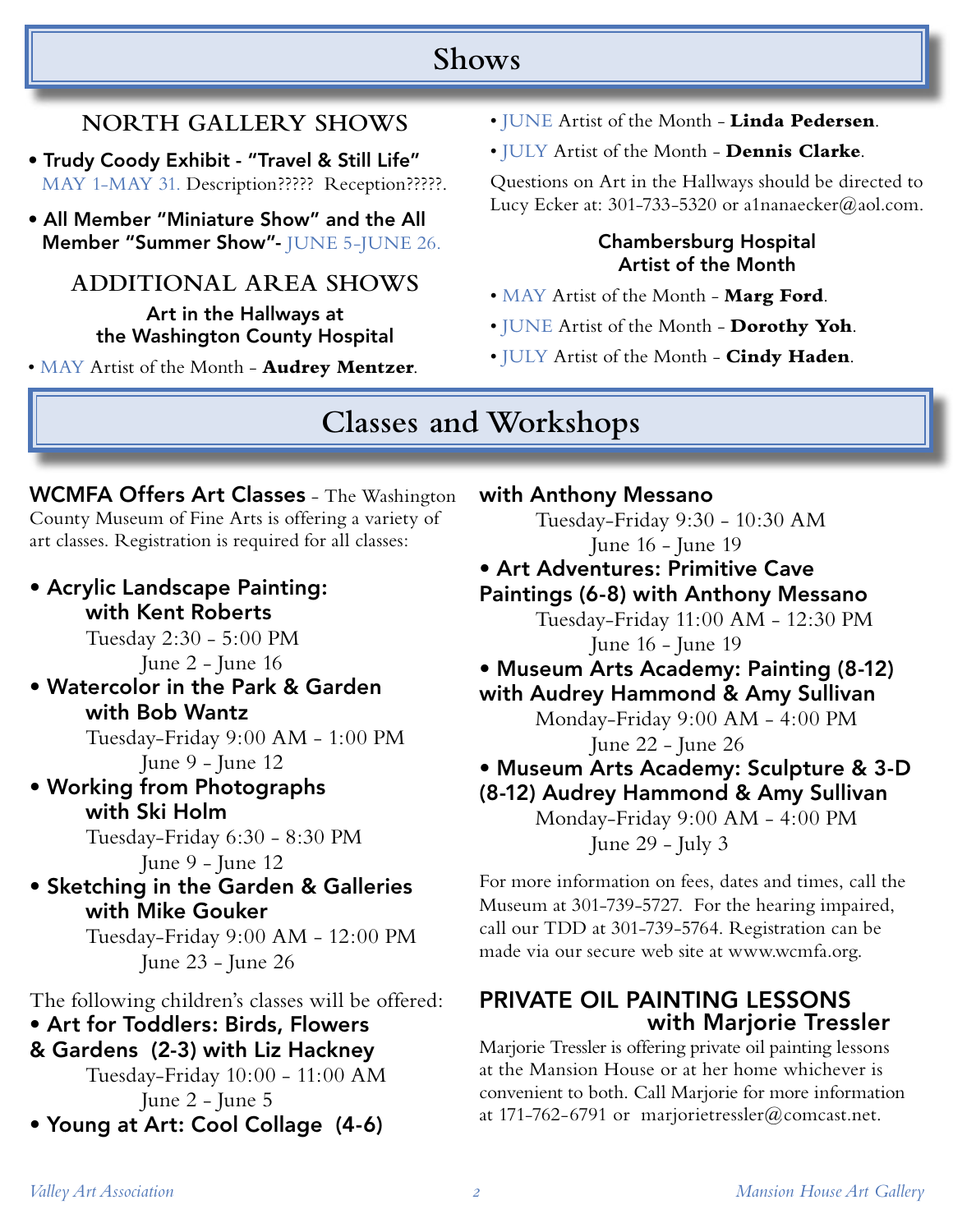# **Classes Continued**

### ART 110-X01 - PORTRAITURE AT HCC with Janet Salter

• Starts Monday May 11th and ends Thursday July 2nd as a 7.5 week course: M-TH from 1-4:35pm. Through a series of exercises emphasis will be placed on understanding the major masses of the facial features, effects of light, expressions, gesture, and hands in portraiture. We'll use PowerPoint presentations, studio exercises working from models, critiques and weekly home assignments. For more information call Janet Salter 15 301-766-7165 or email at janetsalter@myactv.net.

# **General Member News**

Library Closed - Beginning March 26 the VAA Library will be close so that reorganization efforts can be completed. If you have any materials out please return them at your earliest opportunity so they may be included in the library. Please search your house and cars to make sure all items you may have are returned. We anticipate having the library fully opened after the next meeting. Thank everyone for your assistance in successfully completing this endeavor.

### **MANSION HOUSE "WALL CHANGE"**

All participating members using space are asked to attend the change session. The rent is \$120 for a large space, \$90 for medium, and \$70 for small.

> **Tuesday, June 23rd at 10:00 AM** *Annual Dues are also due at this time.*

"Art in the Park" in Berkeley Springs - This is an outdoor forum and is held on the first Sunday of each month from May through October. Artists juried in can exhibit and sell their work in the park in the center of Berkeley Springs. The cost is \$35.00 each session, plus an annual \$10.00 peddler's license for the town of Berkeley Springs. For details, contact Michael or Nancy Nathan at 304-258-6419.

**RED CROSS Fundraiser - The Valley Art Assoc.** will be participating in the 2009 American Red Cross Treasure Hunt "Antique and Appraisal" fundraiser on Saturday, June 27, 2009 from 7 AM to 1 PM. (The early hour is to accommodate people coming for the antique and flea market portion of the event.) Artists can opt to set up on Friday, June 26th. There is space

available both indoors and outdoors. There will be a live auction at 11 AM, and a silent auction going on all morning. Unlike the previous event, there is no requirement to donate a painting, and there are no commissions on sales but please consider donating a piece to the auction in support of the Red Cross. There is no cost to VAA members for space, and the Red Cross is willing to use its credit card capability to handle purchases of artworks. The artist will receive the full amount, less the transaction fee charged to the Red Cross. (There will be a simple form artists will need to complete on each sale to allow the Red Cross to identify the transactions on behalf of VAA members.) Craft sellers are also welcome. Anyone who has items to donate to the auctions, please contact the Red Cross directly at 301-739-0717, ext 30. If you are interested in selling your crafts and/or artwork at this event, please contact Sue Parker at 304-258-4046 or at  $scp460$ @earthlink.net, to let her know, and provide the amount of floor space that you require for your display.

Don't Forget the Annual Blues Fest - Sunday May 31st, starting at 10:00 am (come earlier to set-up). This event is very well attended and it is a great opportunity for you to get your work out to the public, have some fun and enjoy the music!!! Call Marjorie (717-762-6791) if you are interested.

#### 77th Annual Cumbrland Valley Exhibition -

The deadline for entries for 77th Annual Cumberland Valley Exhibition at the Washington County Museum of Fine Arts is May 5th. This year entries may be submitted on slides or digitally on CD. The exhibition dates are June 6th through August 16th. For additional information, obtain an entry from from the museum or call them at 301-739-5727.